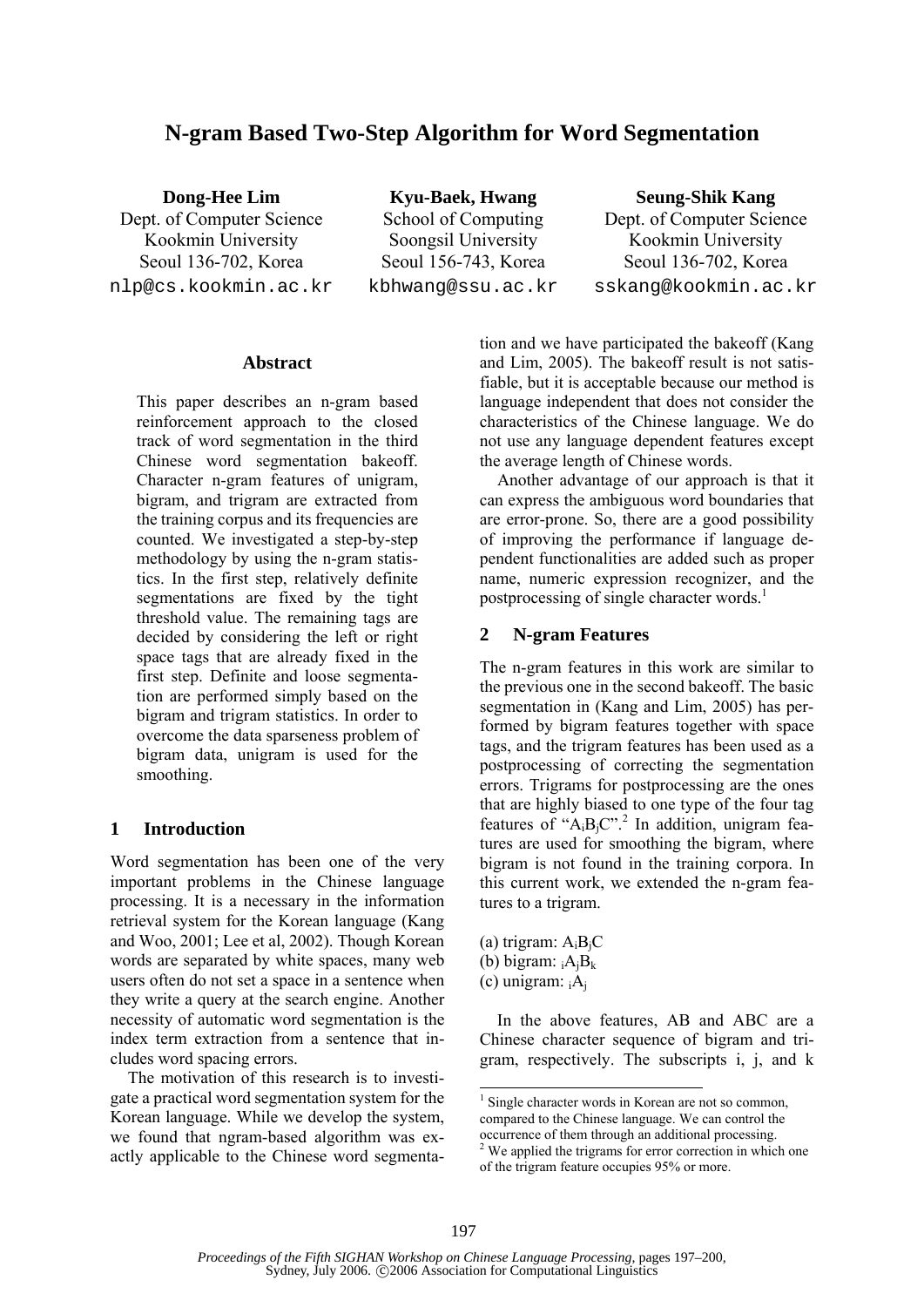denote word space tags, where the tags are marked as 1(space tag) and 0(non-space tag). For the unigram  $_iA_i$ , four types of tag features are calculated in the training corpora and their frequencies are stored. In the same way, eight types of bigram features and four types of trigram features are constructed. If we take all the inside and outside space-tags of ABC, there are sixteen types of trigram features  $_hA_iB_iC_k$  for  $h, i, j, k = 0$  or *1*. It will cause a data sparseness problem, especially for small-sized training corpora. In order to avoid the data sparseness problem, we ignored the outside-space tags *h* and *k* and constructed four types of trigram features of  $A_iB_iC$ .

Table 1 shows the number of n-gram features for each corpora. The total number of unique trigrams for CITYU corpus is 1,341,612 in which 104,852 trigrams occurred more than three times. It is less than one tenth of the total number of trigrams. N-gram feature is a compound feature of <character, space-tag> combination. Trigram classes are distinguished by the space-tag context, trigram class  $_{h}A_{i}B_{i}C_{k}$  is named as t4-trigram or  $C3T4$ .<sup>3</sup> It is simplified into four classes of  $C3T2$ trigrams of  $A_iB_iC$ , in consideration of the memory space savings and the data sparseness problem.

Table 1. The number of n-gram features

|  |      | Trigram                                        |                      |  |                                           | Bigram Unigram |               |
|--|------|------------------------------------------------|----------------------|--|-------------------------------------------|----------------|---------------|
|  |      | freq $\geq$ 1                                  |                      |  | freq $\geq$   freq $\geq$   freq $\geq$ 4 | freq $\geq$ 1  | freq $\geq$ 1 |
|  |      | cityu 1341612 329764 165360 104852 404411 5112 |                      |  |                                           |                |               |
|  |      | ckip 2951274 832836 444012 296372 717432       |                      |  |                                           |                | 6121          |
|  | msra |                                                | 986338 252656 132456 |  |                                           | 86391 303443   | 4767          |
|  | upuc |                                                | 463253 96860 45775   |  |                                           | 28210 177140   | 4293          |

#### **3 Word Segmentation Algorithm**

Word segmentation is defined as to choose the best tag-sequence for a sentence.

$$
\hat{T} = \argmax_{T \in \tau} P(T \mid S)
$$

where

$$
T = t_1, t_2, ..., t_n
$$
 and  $S = c_1, c_2, ..., c_n$ 

More specifically at each character position, the algorithm determines a space-tag '0' or '1' by using the word spacing features.

#### **3.1 The Features**

We investigated a two step algorithm of determining space tags in each character position of a sentence using by context dependent n-gram features. It is based on the assumption that space tags depend on the left and right context of characters together with the space tags that it accompanies. Let  $t_i c_i$  be a current  $\leq$ space tag, character> pair in a sentence. $4$ 

$$
\dots \; t_{i\text{-}2} c_{i\text{-}2} \, t_{i\text{-}1} c_{i\text{-}1} \, t_{i} c_{i} \, t_{i\text{+}1} c_{i\text{+}1} \, t_{i\text{+}2} c_{i\text{+}2} \, \dots
$$

In our previous work of (Lim and Kang, 2005), n-gram features (a) and (b) are used. These features are used to determine the space tag  $t_i$ . In this work, core n-gram feature is a C3T2 classes of trigram features  $c_{i-2}t_{i-1}c_{i-1}t_ic_i$ ,  $c_{i-1}t_ic_it_{i+1}c_{i+1}$ . In addition, a simple character trigram with no space tag " $t_i c_i c_{i+1} c_{i+2}$ " is added.

| (a) unigram:                              |    |
|-------------------------------------------|----|
| $t_{i-1}c_{i-1}t_i$ , $t_{i}c_{i}t_{i+1}$ |    |
| (b) bigram:                               |    |
| the cheath a chartacht contacht an        | t: |

 $t_{i-2}c_{i-2}t_{i-1}c_{i-1}t_i$ ,  $t_{i-1}c_{i-1}t_{i}c_{i}t_{i+1}$ ,  $t_{i}c_{i}t_{i+1}c_{i+1}t_{i+2}$ (c) trigram:

 $c_{i-2}t_{i-1}c_{i-1}t_{i}c_{i}, c_{i-1}t_{i}c_{i}t_{i+1}c_{i+1}, t_{i}c_{i}c_{i+1}c_{i+2}$ 

Extended n-gram features with space tags are effective when left or right tags are fixed. Suppose that  $t_{i-1}$  and  $t_{i+1}$  are definitely set to 0 in a bigram context "t<sub>i-1</sub>c<sub>i-1</sub>t<sub>i</sub>c<sub>i</sub>t<sub>i+1</sub>", then a feature " $0c_{i-1}t_i c_i0$ "( $t_i = 0$  or 1) is applied, instead of a simple feature "c<sub>i-1</sub>t<sub>i</sub>c<sub>i</sub>". However, none of the space tags are fixed in the beginning that simple character n-gram features with no space tag are used.<sup>5</sup>

#### **3.2 Two-step Algorithm**

The basic idea of our method is a cross checking the n-gram features in the space position by using three trigram features. For a character sequence " $c_{i-2}c_{i-1}t_i c_i c_{i+1}c_{i+2}$ ", we can set a space mark '1' to  $t_i$ , if  $P(t_i=1)$  is greater than  $P(t_i=0)$  in all the three trigram features  $c_{i-2}c_{i-1}t_ic_i$ ,  $c_{i-1}t_ic_ic_{i+1}$ , and  $t_ic_i$  $c_{i+1}c_{i+2}$ . Because no space tags are determined in

<sup>&</sup>lt;sup>3</sup> 'Cn' refers to the number of characters and 'Tn' refers to the number of spae-tag. According to this notation,  ${}_{i}A_{i}B_{k}$ and iAj are expressed as C2T3 and C1T2, respectively.

 $\frac{4 \text{ Tag } t_i \text{ is located before the character, not after the character.}$ that is common in other tagging problem like POS-tagging.  $<sup>5</sup>$  Simple n-grams with no space tags are calculated from the</sup> extended n-grams.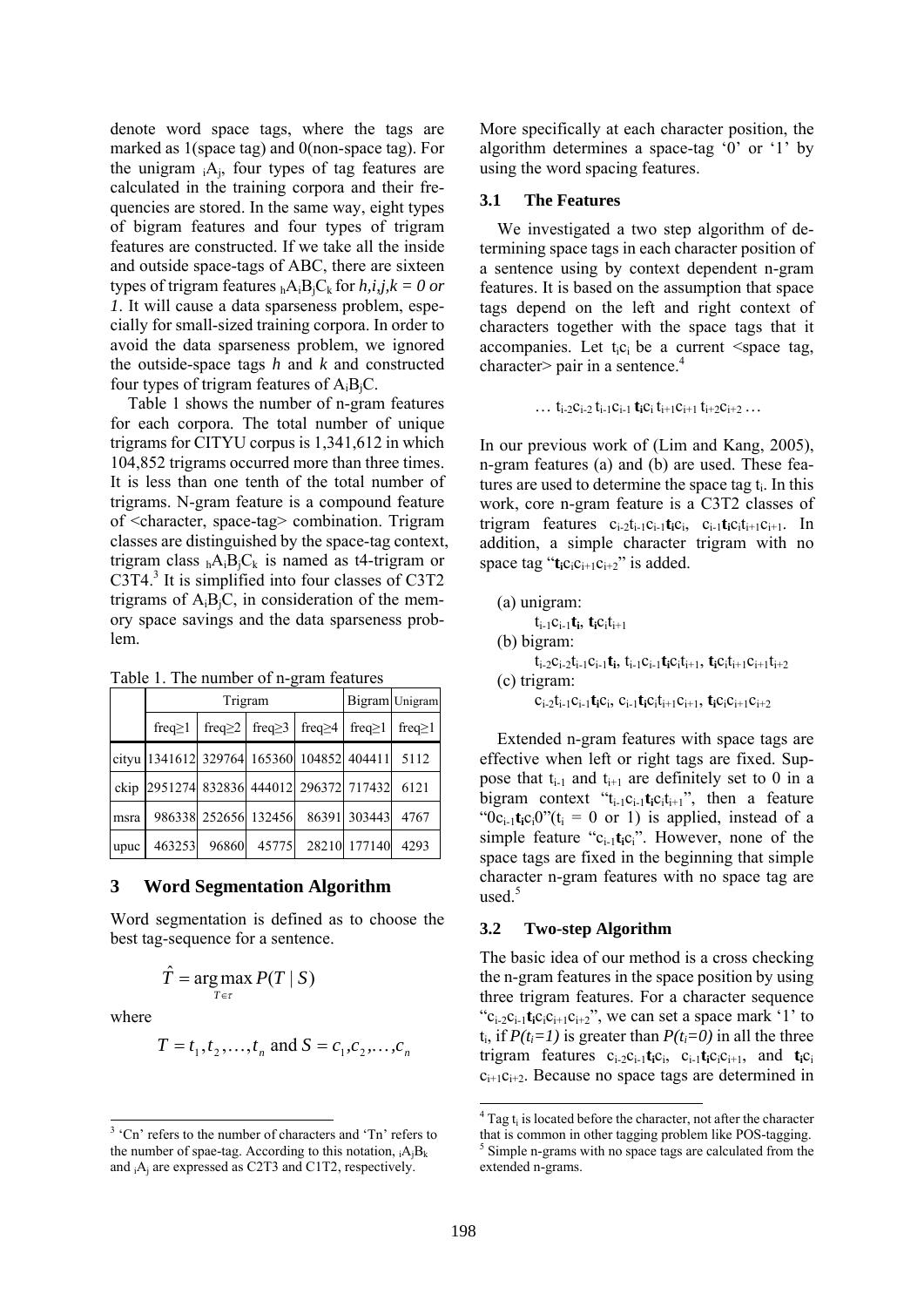the beginning, word segmentation is performed in two steps. In the first step, simple n-gram features are applied with strong threshold values  $(t_{\text{low1}}$  and  $t_{\text{high1}}$  in Table 2). The space tags with high confidence are determined and the remaining space tags will be set in the next step.

|       | $t_{\text{low}1}$ | $t_{\rm high1}$ | $t_{\text{low2}}$ | $t_{\rm high2}$ | $t_{final}$ |
|-------|-------------------|-----------------|-------------------|-----------------|-------------|
| cityu | 0.36              | 0.69            | 0.46              | 0.51            | 0.48        |
| ckip  | 0.37              | 0.69            | 0.49              | 0.51            | 0.49        |
| msra  | 0.33              | 0.68            | 0.46              | 0.47            | 0.46        |
| upuc  | 0.38              | 0.69            | 0.45              | 0.47            | 0.47        |

Table 2. Strong and weak threshold values<sup>6</sup>

In the second step, extended bigram features are applied if any one of the left or right space tags is fixed in the first step. Otherwise, simple bigram probability will be applied, too. In this step, extended bigram features are applied with weak threshold values  $t_{low2}$  and  $t_{high2}$ . The space tags are determined by the final threshold  $t_{final}$ , if it was not determined by weak threshold values. Considering the fact that average length of Chinese words is about 1.6, the threshold values are lowered or highered.<sup>7</sup>

In the final step, error correction is performed by 4-gram error correction dictionary. It is constructed by running the training corpus and comparing the result to the answer. Error correction data format is 4-gram. If a 4-gram  $c_{i-2}c_{i-1}c_{i}c_{i+1}$ is found in a sentence, then tag  $t_i$  is modified unconditionally as is specified in the 4-gram dictionary.

#### **4 Experimental Results**

We evaluated our system in the closed task on all four corpora. Table 3 shows the final results in bakeoff 2006. We expect that  $R_{\text{oov}}$  will be improved if any unknown word processing is performed.  $R_{iv}$  can also be improved if lexicon is applied to correct the segmentation errors.

Table 3. Final results in bakeoff 2006

l

|       | R     | P     | F     | $R_{\rm oov}$ | $R_{iv}$ |
|-------|-------|-------|-------|---------------|----------|
| cityu | 0.950 | 0.949 | 0.949 | 0.638         | 0.963    |
| ckip  | 0.937 | 0.933 | 0.935 | 0.547         | 0.954    |
| msra  | 0.933 | 0.939 | 0.936 | 0.526         | 0.948    |
| upuc  | 0.915 | 0.896 | 0.905 | 0.565         | 0.949    |

 $^6$  Threshold values are optimized for each training corpus.<br> $^7$  The sygmes langth of K green words is 3.2 sharesters.

 $7$  The average length of Korean words is 3.2 characters.

#### **4.1 Step-by-step Analysis**

In order to analyze the effectiveness of each step, we counted the number of space positions for sentence by sentence. If the number of characters in a sentence is *n*, then the number of words positions is *(n-1)* because we ignored the first tag  $t_0$  for  $c_0$ . Table 4 shows the number of space positions in four test corpora.

| Table +. The number of space positions |                           |               |                        |  |  |  |
|----------------------------------------|---------------------------|---------------|------------------------|--|--|--|
|                                        | $#$ of space<br>positions | $#$ of spaces | $\#$ of non-<br>spaces |  |  |  |
| cityu                                  | 356,791                   | 212,662       | 144,129                |  |  |  |
| ckip                                   | 135,123                   | 80,387        | 54,736                 |  |  |  |
| msra                                   | 168,236                   | 95,995        | 72,241                 |  |  |  |
| upuc                                   | 251,418                   | 149,747       | 101,671                |  |  |  |

Table 4. The number of space positions

As we expressed in section 3, we assumed that trigram with space tag information will determine most of the space tags. Table 5 shows the application rate with strong threshold values. As we expected, around 93.8%~95.9% of total space tags are set in step-1 with the error rate  $1.5\%$  ~  $2.8\%$ .

Table 5. N-gram results with strong threshold

|       | # of applied $(\% )$ | # of errors $(\%$ |
|-------|----------------------|-------------------|
| cityu | 342,035 (95.9%)      | $5,024(1.5\%)$    |
| ckip  | 128,081 (94.8%)      | 2,818 (2.2%)      |
| msra  | 160,437 (95.4%)      | $3,155(2.0\%)$    |
| upuc  | 235,710 (93.8%)      | $6,601(2.8\%)$    |

Table 6 shows the application rate of n-gram with weak threshold values in step-2. The space tags that are not determined in step-1 are set in the second step. The error rate in step-2 is 24.3%~30.1%.

Table 6. N-gram results with weak threshold

|       | # of applied $(\% )$ | # of errors $(\%$ |
|-------|----------------------|-------------------|
| cityu | 14,756 (4.1%)        | 3,672 (24.9%)     |
| ckip  | $7,042(5.2\%)$       | $1,710(24.3\%)$   |
| msra  | $7,799$ $(4.6\%)$    | 2,349 (30.1%)     |
| upuc  | 15,708 (6.3%)        | $4,565(29.1\%)$   |